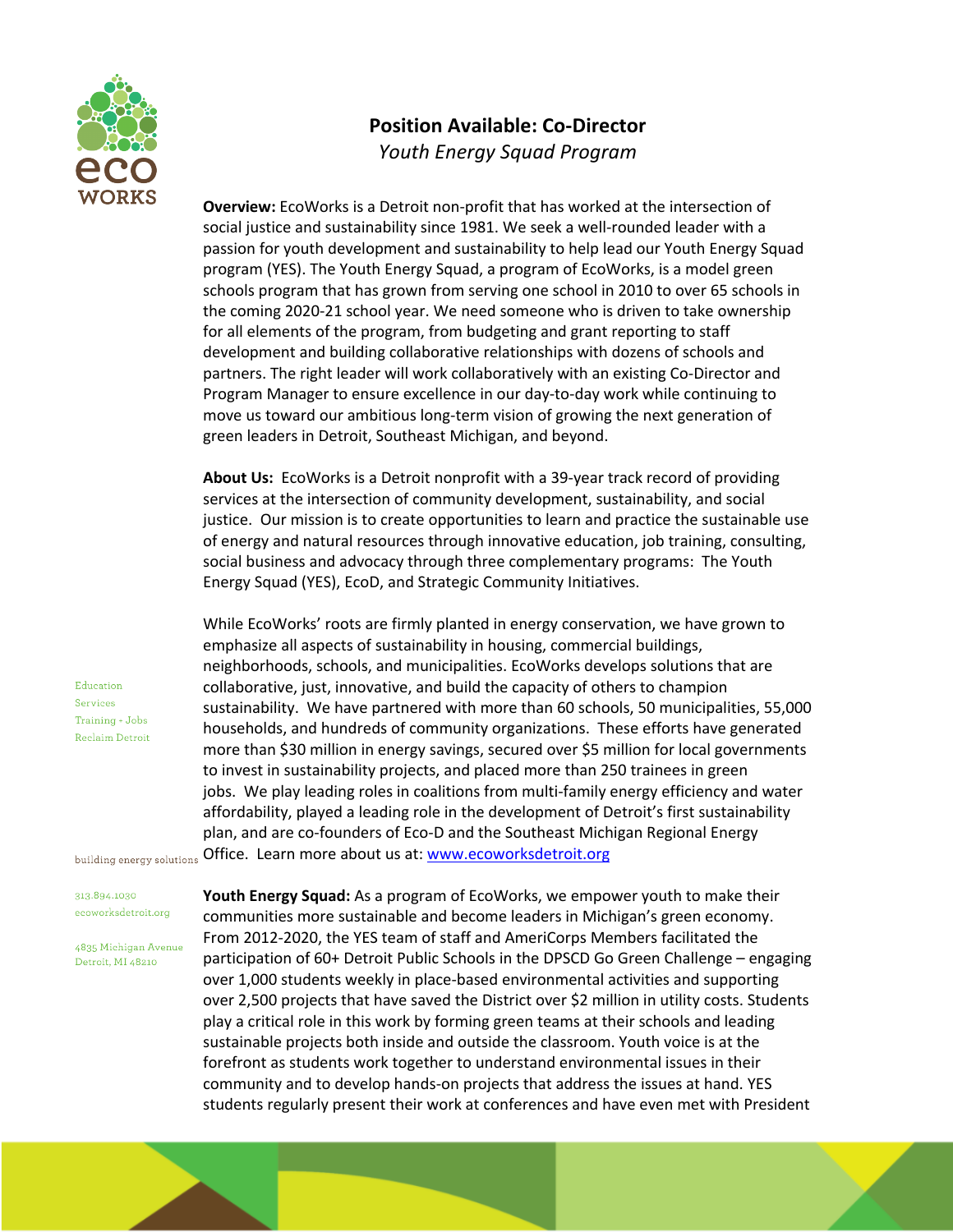Obama to advocate for youth green jobs and won the prestigious Governor's Service Award. Learn more at www.youthenergysquad.org.

**Position Detail:** As Co-Director, you would be responsible for the overall success of the program. Reporting directly to the Executive Director, the Co-Director will:

- Recruit, train and provide authentic leadership to a diverse team of 16 full-time AmeriCorps Green School Coordinators, 10 AmeriCorps Youth Sustainability Leaders and 50 summer AmeriCorps Youth Crew Members
- Collaborate closely with and support a fellow Co-Director, and a STEM and Career Development Manager
- Work effectively and build relationships with our diverse stakeholders funders, school district officials, utilities, municipalities, education coalitions, students, teachers, and community and business partners
- Create a comprehensive program strategy that integrates several program elements, including school green team facilitation, a summer program, new STEM and climate resiliency-based programs, a new year-round leadership program, extracurricular programming, parent engagement, and more
- Ensure compliance with government funding, including an AmeriCorps grant with the Corporation for National and Community Service, submit timely requests and reports for grants and contracts, carry out ongoing evaluation efforts, develop and monitor budgets, and provide accounting reports
- Champion the Youth Energy Squad program and communicate our work to diverse audiences
- Evaluate, revise, and add to our program design and place-based curriculum for working in schools and surrounding communities
- Build institutional program knowledge that can be shared and replicated
- Work with Program Staff and the Executive Director to develop and pursue a strategy for thoughtful expansion while maintaining quality in existing programming
- Regularly support fundraising and development of grant proposals
- Contribute to the EcoWorks leadership team to promote cross-program collaboration and organizational development

## **Desired Qualifications:**

- Commitment and passion for EcoWorks' mission and organizational values of integrity, collaboration, excellence, vision, sustainability, and justice.
- At least 2 years experience in youth development and/or youth organizing
- At least 1 years experience directly managing or supervising staff / teams
- Prior experience demonstrating organizational, management and leadership abilities with 3-5 years experience preferred in project and partner relationship management
- Strong group facilitation skills and the ability to create a positive, productive, inclusive team atmosphere
- Strong writing skills, with experience writing and reporting on grants preferred
- Working knowledge of sustainability, education, and leadership development